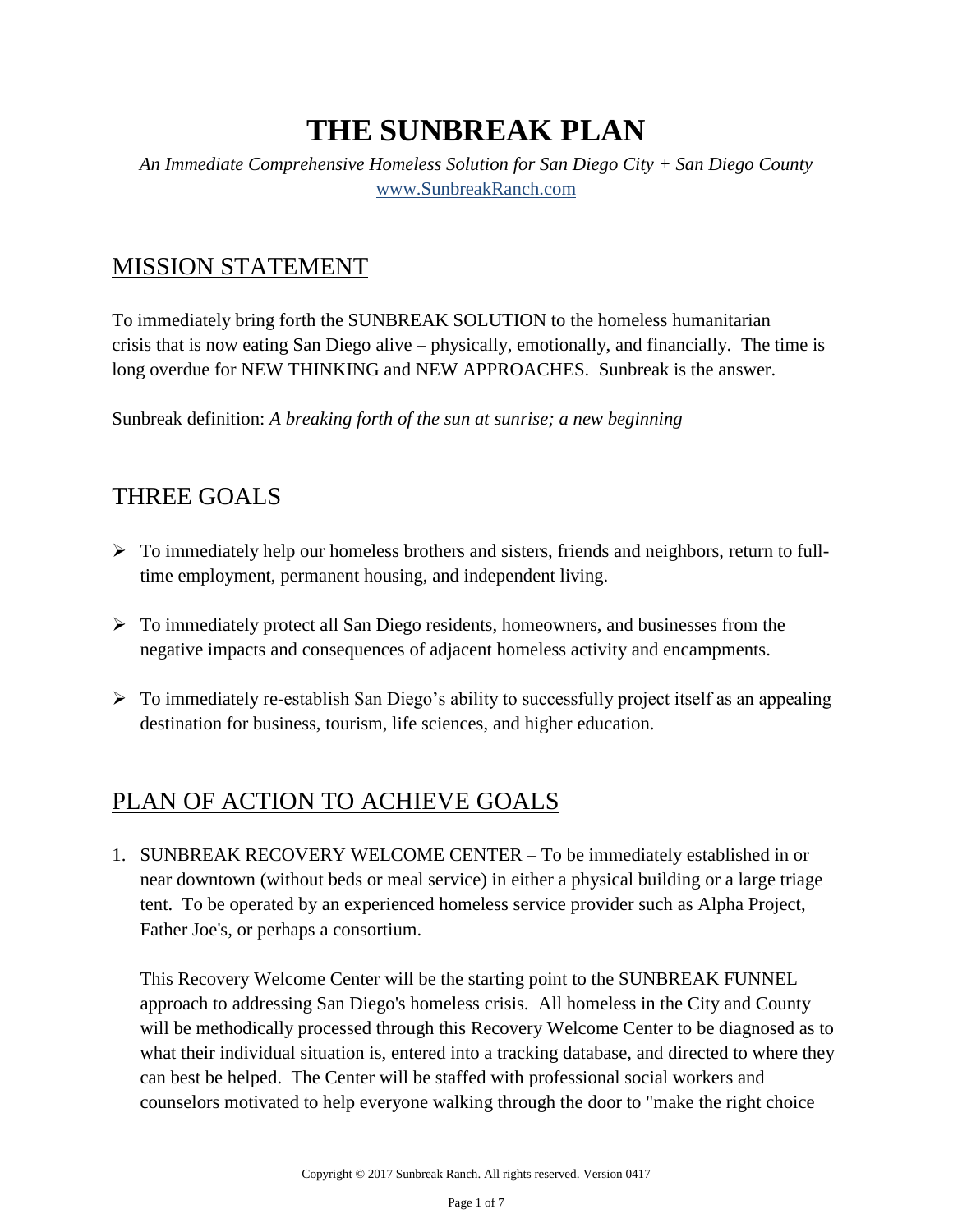for them". (There will also be a Possessions Storage Center for client belongings to be held up to 90 days – so the clients can focus on recovery, and not worry about protecting their possessions.)

Each diagnosed client will be given a Menu (based on their individual situation) offering a "voluntary choice" for their next step. The Menu will include some or all of the following options depending on availability: Going to...Sunbreak Ranch...a downtown or county bed if available...a county transitional housing center (if determined appropriate)...taking a bus to another city if the client has family or a support network there...a hospital / medical office if immediate attention is required...a chemical dependency program...long-term housing...or other. Importantly, living on the streets and canyons will no longer be a menu option offered in San Diego City or County – those that choose to do so will be in violation of the law. (With multiple alternatives available, we sincerely hope no one will choose this last option.)

- 2. SUNBREAK TRACKING SYSTEM To be immediately established as an easy to use computer database system to input each and every client who comes through the Recovery Welcome Center...tracking where they go and their progress. We suggest using the HMIS service point as the tracking system, noting that most service providers are already using this database, plus it is in the HUD system. The participating Homeless Service Providers and Transitional Housing Centers will need to update this system daily with how many of their beds are taken, and how many are available. This is designed to be a two-minute daily task for the providers. Thus the Recovery Welcome Center will always know availability and where to direct new clients.
- 3. SUNBREAK RANCH To be immediately established in the Otay Mesa region as the main Homeless Transition Center for San Diego City + County. This will be a large-scale temporary Ranch in the layout of the Old California Ranchos. The Ranch will be a dignified, safe, secure, stable, and positive location for communities based on choice of shelter in selfregulated communities with communal tents, specialized villages for veterans, women, family, those with pets, specific cultural and religious, personalized tent sites, and safe parking for vehicles.

Sunbreak will be geared to help turn people's lives around, using the FUNNEL approach directing clients deemed ready onward to the various Transitional Housing Centers around the County, directing the most chronic homeless and mental cases to long-term housing as available, to the Family Reunification Program, and so forth. Many [amenities and benefits](http://sunbreakranch.com/wp-content/uploads/SUNBREAK-RANCH-AMENITIES-BENEFITS.pdf) will be available to clients at the Ranch. Homeless Service Providers, First Aid, Job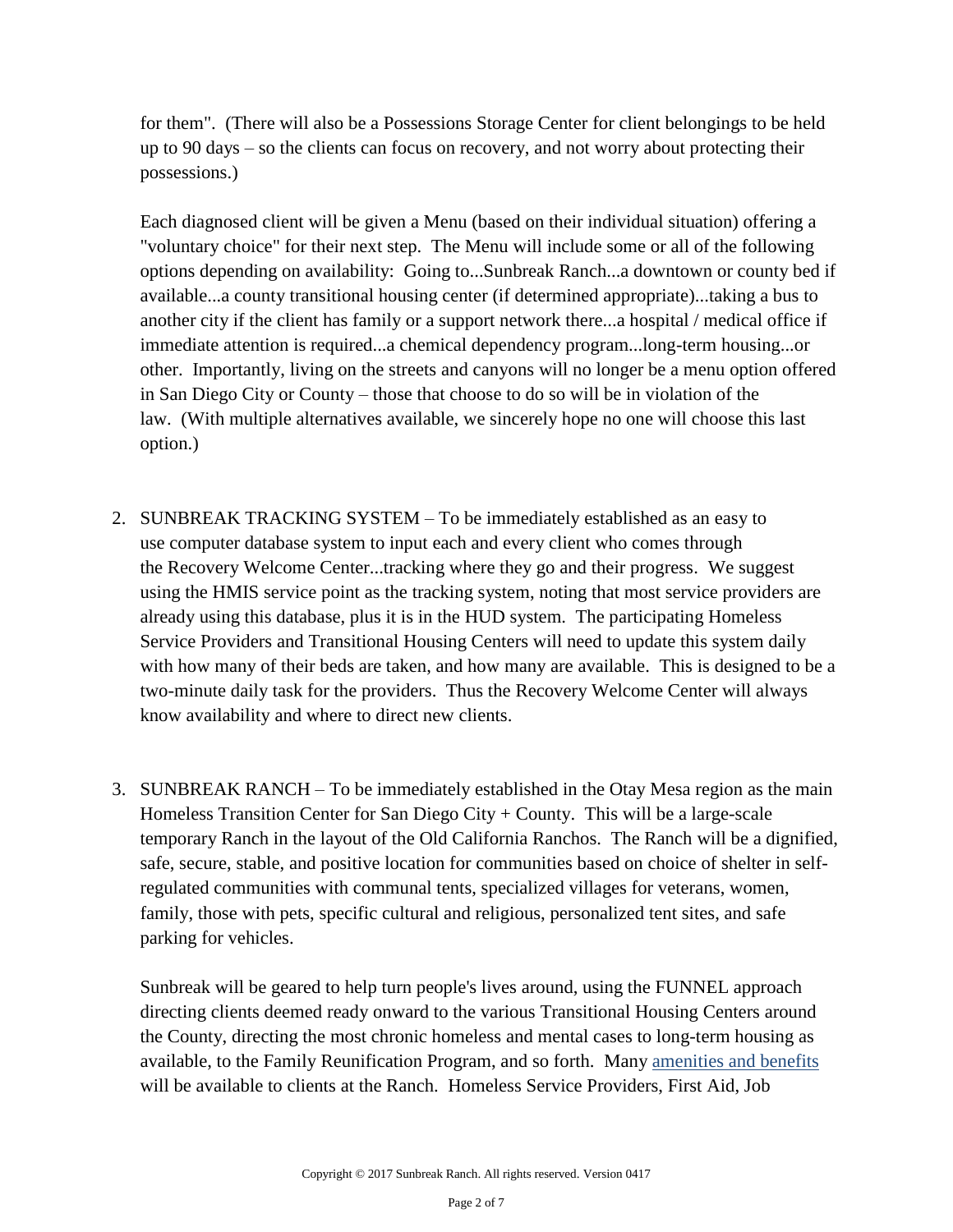Training, Police, and Private Security will be on site. Rural, yet near, only 13 miles away with easy transportation access.

We project that in the first six months we will have  $1,000 - 2,000$  people coming through the Ranch. As word of Sunbreak's amenities spreads within the homeless community, HOT teams, and advocates, we anticipate the number to max out at 4,000 people per year. Again, these are pass-through numbers. At any one time, we expect to have between 500 – 2,000 people on site. As a temporary Ranch set-up, we can rapidly expand or contract our capacity based on need and weather. We anticipate the length of stay to average 90 days for a client, and this may become the requirement in the case management plan. A client could ask for an additional 90 days, but the FUNNEL approach is designed to transition them onward to the best long-term location that fits their needs. Progress is the name of the game.

4. TRANSITIONAL HOUSING CENTERS – To rapidly establish at least 10 more of these "independent" centers around the County. These facilities will do the work of reintegrating the client back to full-time employment, permanent housing, and independent living. The East County Transitional Living Center (ECTLC) in El Cajon is the best independent model in the County we've seen. ECTLC has housed 400 homeless people nonstop since 2009...with an extraordinary success rate.

Sunbreak Ranch intends to FUNNEL those clients ready for the next step to ECTLC and the other Transitional Housing Centers around the County. Think of a large FUNNEL with multiple funnelettes directing our homeless brothers and sisters onward to the right facility to help them get back on their feet.

- 5. LONG-TERM HOUSING FOR CHRONIC CASES We support the building of long-term housing (geographically diversified throughout the County) for the most chronic homeless cases beset with mental illness and such. These are very difficult cases and there is no easy solution. As such, these facilities will likely need wrap-around services and should be dispersed throughout the County with smaller numbers of clients, thus reducing community fears. As new long-term housing comes online, it will be integrated into the Sunbreak Tracking System so that applicable clients may be referred there.
- 6. RULE OF LAW + PATHWAYS TO RECOVERY Street and canyon camping is unsanitary, insecure, poses significant public health risks, beset by predators, and ultimately demeaning to our homeless brothers and sisters. As such, the City and County will initiate the process of returning to the Rule of Law with respect to loitering, vagrancy, panhandling,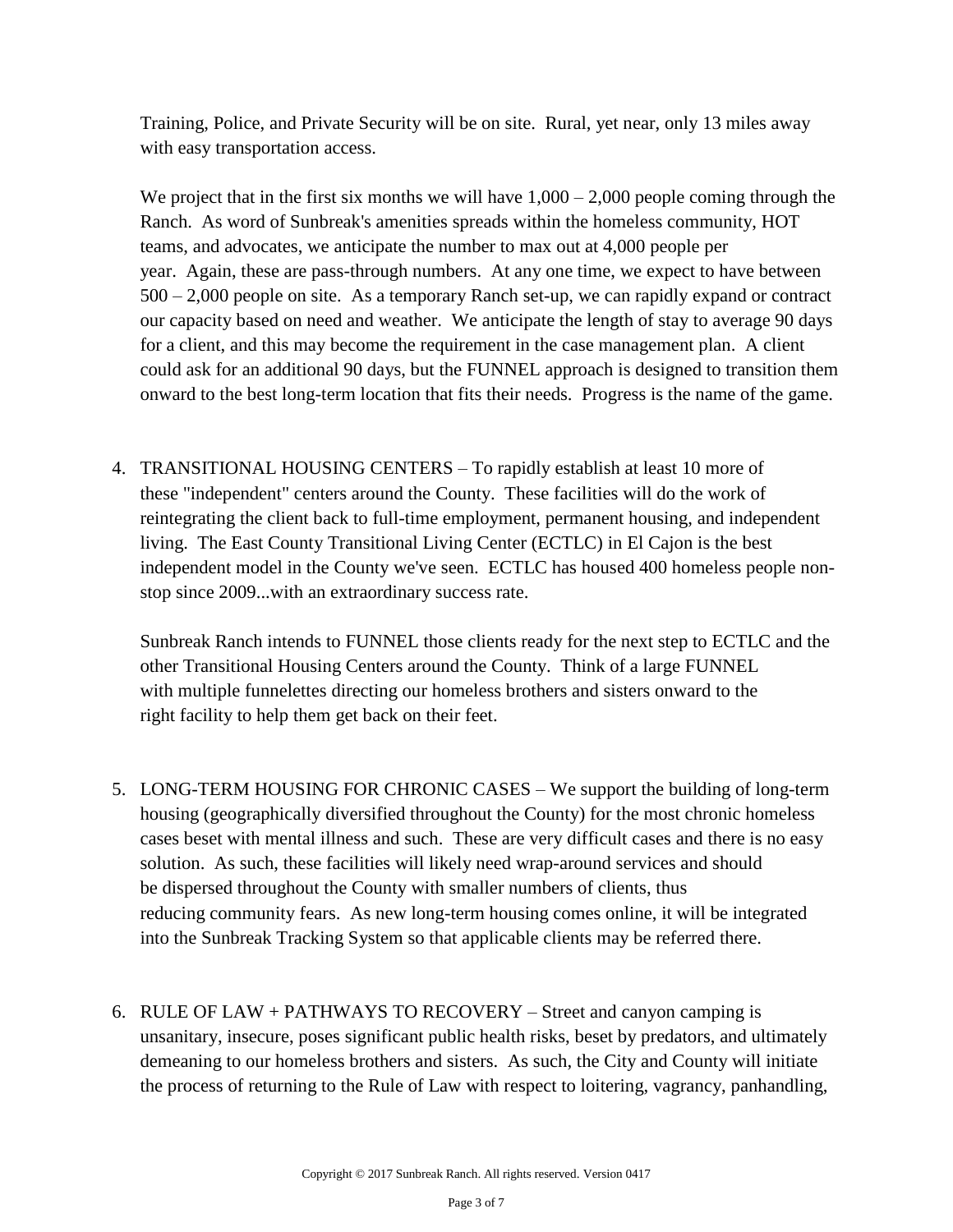littering, public camping, public urination and defecation, etc. This will be phased-in over a 12 month period, and the laws and ordinances are already on the books. By doing so, we will be posting a NOT WELCOME IN SAN DIEGO sign to outsiders seeking an easy location to go for loitering, vagrancy, panhandling, et al. Thus, our in-flow homeless numbers will quickly begin to dry up. With the best year-round weather in the nation, San Diego is perhaps the new #1 target for homeless living – thus we must be vigilant with law enforcement protections in place.

Likewise, by this one act of returning to ENFORCING THE RULE OF LAW, we have it on good authority that a significant percentage (maybe up to 50%) of our existing homeless population will voluntarily depart for other cities where they can continue their homeless lifestyle choice. This will immediately and significantly reduce the scope of our existing homeless problem.

*"In 2006, the [9th U.S. Court of Appeals](http://www.latimes.com/local/la-me-skidrow19apr19-story.html) struck down the ordinance, finding that banning sleeping in public by people who have nowhere else to go violated the 8th Amendment provision barring cruel and unusual punishment."* [\(Justice Department Asks Judge to Block](http://www.latimes.com/local/lanow/la-me-ln-homeless-anti-camping-law-20150806-story,amp.html)  [Enforcement of Homeless Camping Ban\)](http://www.latimes.com/local/lanow/la-me-ln-homeless-anti-camping-law-20150806-story,amp.html)

With SUNBREAK RANCH established and in operation, our homeless brothers and sisters will always have a clean, safe place to go only 13 miles away (15 minute drive) with public transportation readily available. Thus, we can legitimately restore and enforce the Rule of Law in San Diego once again. More importantly, it will enable the homeless to get on a genuine pathway to recovery. The Rule of Law + Pathways to Recovery will lead to the definitive management solution we seek. Remember that enforcing the Rule of Law is perhaps the foremost reason for government itself. Otherwise we have anarchy and threats to public health – which the 17th Street Encampment exemplifies.

7. STREET FEEDING – Henceforth, street feeding of over 5 people will require a City / County Permit to do so. Many good hearted people and religious organizations believe they are helping the situation with street feeding of the homeless, when in fact they are abetting the problems of loitering, littering, public urination and defecation, and threats to public health. Likewise, street feeding is counter-productive in that individuals remain on the streets away from service providers that can help them get on a path to recovery. For these reasons, Houston has instituted this permitting requirement. If you want to help, please buy the homeless person(s) a bus ticket or Uber to the Sunbreak Recovery Welcome Center or Sunbreak Ranch where they will have food, a sheltered bed, and a pathway back to housing. (Street Feeding Without Permit: First offense, a warning. Second offense, \$1,000 fine. Third offense, \$10,000 fine.)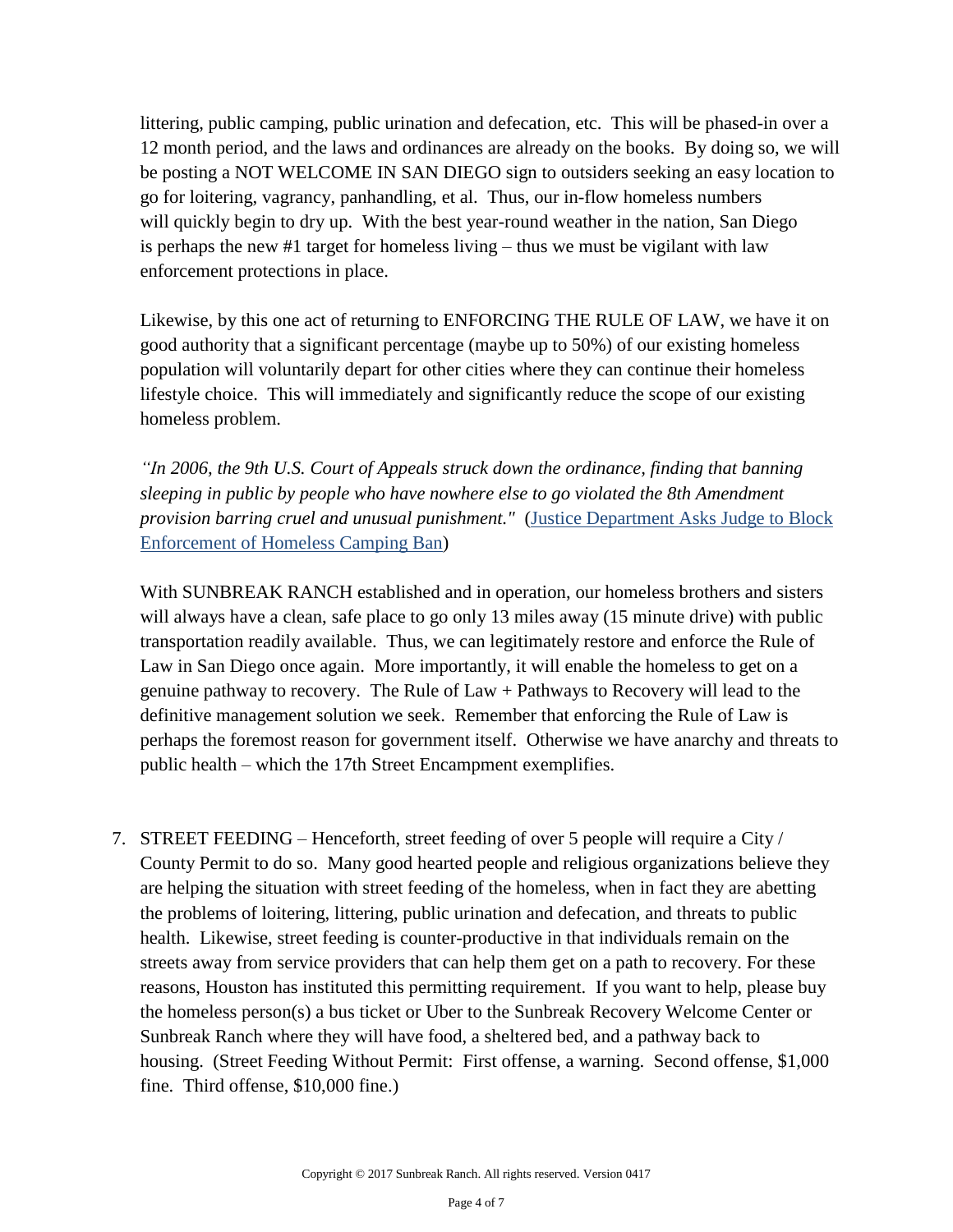- 8. HOMELESS SERVICE PROVIDERS & CODE ENFORCEMENT Henceforth, the Homeless Service Providers will need to be in full compliance with the City Codes and their charter agreements with the City. Prospecting tactics (*seeking homeless individuals ready to begin turning their lives around*) via gratuitous feeding and clothing giveaways is highly detrimental to our City because it fosters loitering, littering, public urination and defecation, and threats to public health. In place of this, the Homeless Service Providers will have the perfect prospecting location at SUNBREAK RANCH. (Code Violations: First offense, a warning. Second offense, \$1,000 fine. Third offense, \$10,000 fine. Fourth offense, charter revoked.)
- 9. GEOGRAPHIC DIVERSIFICATION ACROSS COUNTY + NO MORE BEDS OR UNITS DOWNTOWN – Henceforth, downtown will be OFF LIMITS to more buildings being taken over, units built, or additional beds for the homeless. It is highly unfair to downtown's residents and businesses that downtown has become the regional mecca for homeless services and homeless street encampments. There is absolutely no reason for it being this way – there are no hospitals or emergency services downtown any more, and surprisingly few medical offices. The homeless issue is genuinely a countywide issue, and the homeless services provided need to be geographically diversified throughout the County. We all need to share the responsibilities and burdens.

Providing recovery housing options in communities throughout the County will also help clients be close to a wide variety of social networks that will best enable recovery and reintegration into communities. Likewise, it will enable clients to be close to a variety of employment centers and opportunities – avoiding concentrating those on the path to recovery in one area where options for employment will be limited. Real estate purchases and leases for recovery housing facilities in other parts of the County will also be far cheaper than downtown.

10. PREEMPTIVE HOMELESS ACTION – Once we get a real handle on our existing homeless problem, we need to implement preemptive procedures to help catch our people before they end up on the streets. As they say, "*an ounce of prevention is worth a pound of cure*". This may entail a Homeless Prevention Hotline, public notices and advertising, and a small social services staff to work with people on the precipice. Ultimately, this should be incorporated into the operations of the Sunbreak Recovery Welcome Center.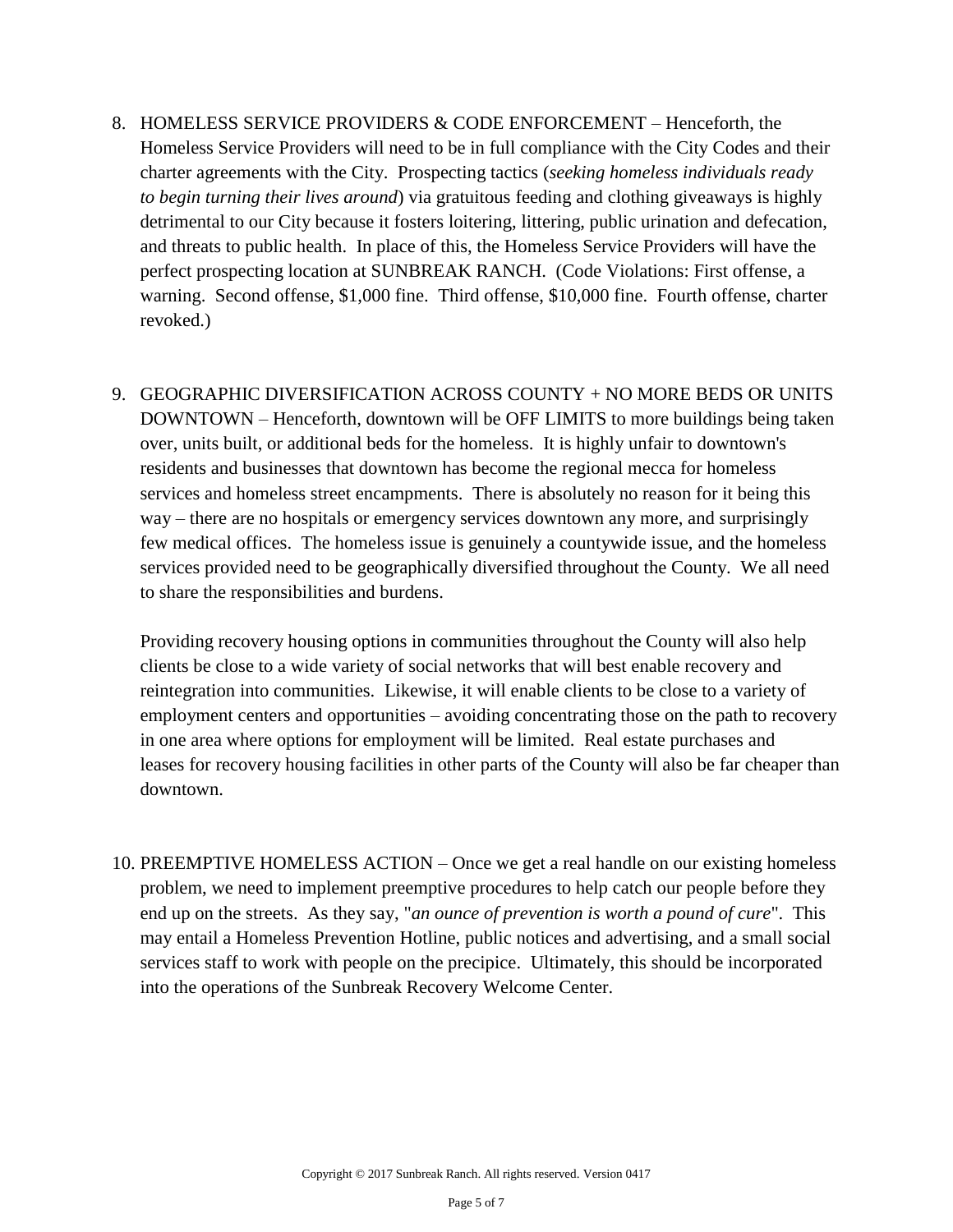## BUDGET + FUNDING

In order to operate the first three SUNBREAK components efficiently and effectively, we project an initial outlay of \$15 million in set-up costs, and an annual operating budget of \$50 million per year. In order to establish and operate 10 independent Transitional Housing Centers (geographically diversified throughout the County) efficiently and effectively, we project an initial outlay of \$20 million in building purchases and refurbishments, and an annual operating budget of \$25 million per year. This being 10 facilities...each housing 200 – 400 recovering homeless...with an average \$2.5 million budget.

Between all the components, we are projecting a \$75 million annual operating budget for the SUNBREAK PLAN – and it can go into action IMMEDIATELY. (*The multiple "band-aide solutions" being proposed will take at least 4 – 10 years to implement...if they ever happen...which remains doubtful.*)

On the other side of the ledger, by fully implementing the SUNBREAK PLAN, we project savings to the City + County in the range of  $$120 - $150$  million annually. This is calculated by projecting a steep drop off in the existing homeless population (per #6 Rule of Law) and the costs associated with them, as well as the efficiencies of the SUNBREAK PLAN which will dramatically reduce the spiking government outlays largely driven by emergency services usage – 911, ambulances, emergency rooms, police, fire, legal, daily homeless street sweeps, street cleaning, trash pick-up, et al.

If we succeed in accomplishing (even partially) our THREE GOALS, the value created will be BEYOND PRICELESS for both San Diego City + San Diego County. Just think of the human suffering that would be abated...and the incredible human potential that would be unleashed.

With the significant financial savings derived from this plan, monies will be freed up for the City + County to begin a methodical plan of establishing long-term facilities (geographically diversified throughout the County) with wrap-around services to house the most chronic homeless cases beset with mental illness and such.

## 2016 GOVERNMENT SPENDING ON HOMELESS

In 2016, the City and County spent over \$238 million on homeless issues (see McSwain quote below). And yet, homeless deaths on the street doubled to 117 last year (from 54 in 2014), as well as thousands more left wallowing on our streets and canyons. This is UNACCEPTABLE and definitive proof that something is gravely wrong with San Diego's leadership. It indicates